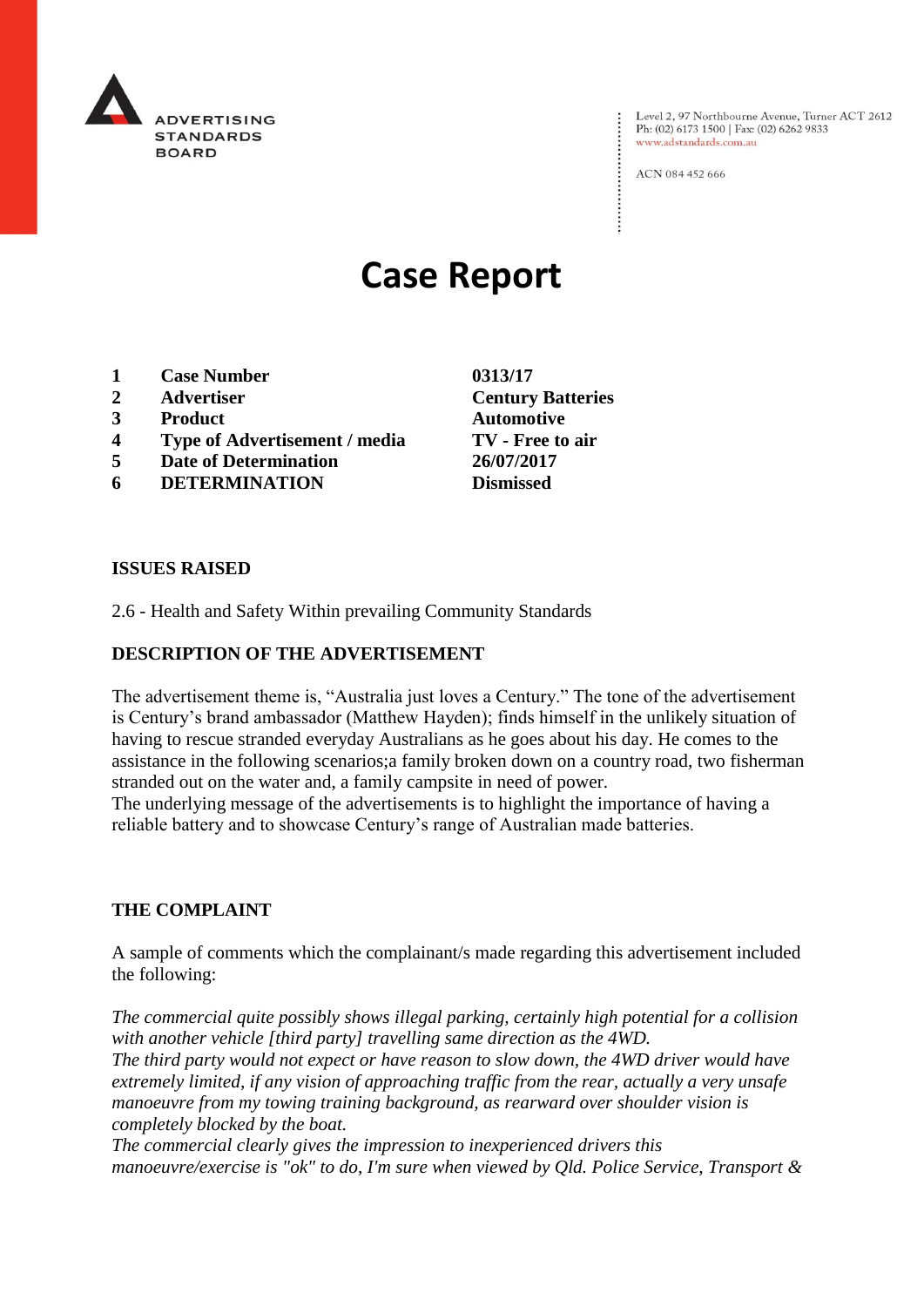*Main Roads Road safety they will have a similar view to myself.*

#### **THE ADVERTISER'S RESPONSE**

Comments which the advertiser made in response to the complainant/s regarding this advertisement include the following:

*The complaint is concerned with a scene in the advertisement in which a vehicle is parked on a rural road to perform a jump start before driving away. The concern relates to section 2.6 of the ANNA Code (Health and Safety within prevailing Community Standards) and in particular to road safety.*

*Century Batteries takes great care throughout all aspects of our operation, to ensure compliance with all applicable standards and regulations. For our advertising, we engage a third party professional (advertising agency), ''Market2Market.' To this end, great care is taken to ensure that the advertisements do not encourage any form of unsafe, illegal or reckless activity, or depict scenes or behaviour contrary to prevailing community standards in relation to health and safety.*

*In respect to the road safety concerns, before the advertisement was filmed there was consultation (and subsequent approvals gained) by Redland City Council. From a production perspective, the advertisement was filmed on a closed road, under controlled conditions and with local government approved road closure and safety staff.*

*Despite the various controls in place, the filming took place on a straight 60km per hour road in a rural location with clear view either side of the scene and both cars were parked on a grass verge off the sealed road. Neither of the vehicles, pulled onto to the road rapidly and instead, the advertisement demonstrated Matthew Hayden assisting a stranded family before continuing on his way.*

*Century Batteries is a brand that is proud of their Australian Manufacturing heritage. Our current brand awareness campaign "Australia just loves a Century" is focused on emphasising the reliability and connection of our products to the Australian environment. The significance of this campaign is that the advertisement was produced to showcase the connection of the brand with our Australian environment by being filmed on a rural road. There were a number of other elements including, the involvement of Matthew Hayden (one of Australia's all-time cricketing icon.).*

*With our various affiliations within the automotive industry and our focus on providing quality products comes a responsibility to promote safe driving. This is a message that we take very seriously at Century Batteries.*

*For the reasons outlined in this response, we do not believe that the advertisement depicts material which contravenes 2.6 of the Code but rather depicts an exceptional circumstance in a controlled environment within the Australian outback.*

*Century Batteries is committed to complying with the Code, all applicable law related to*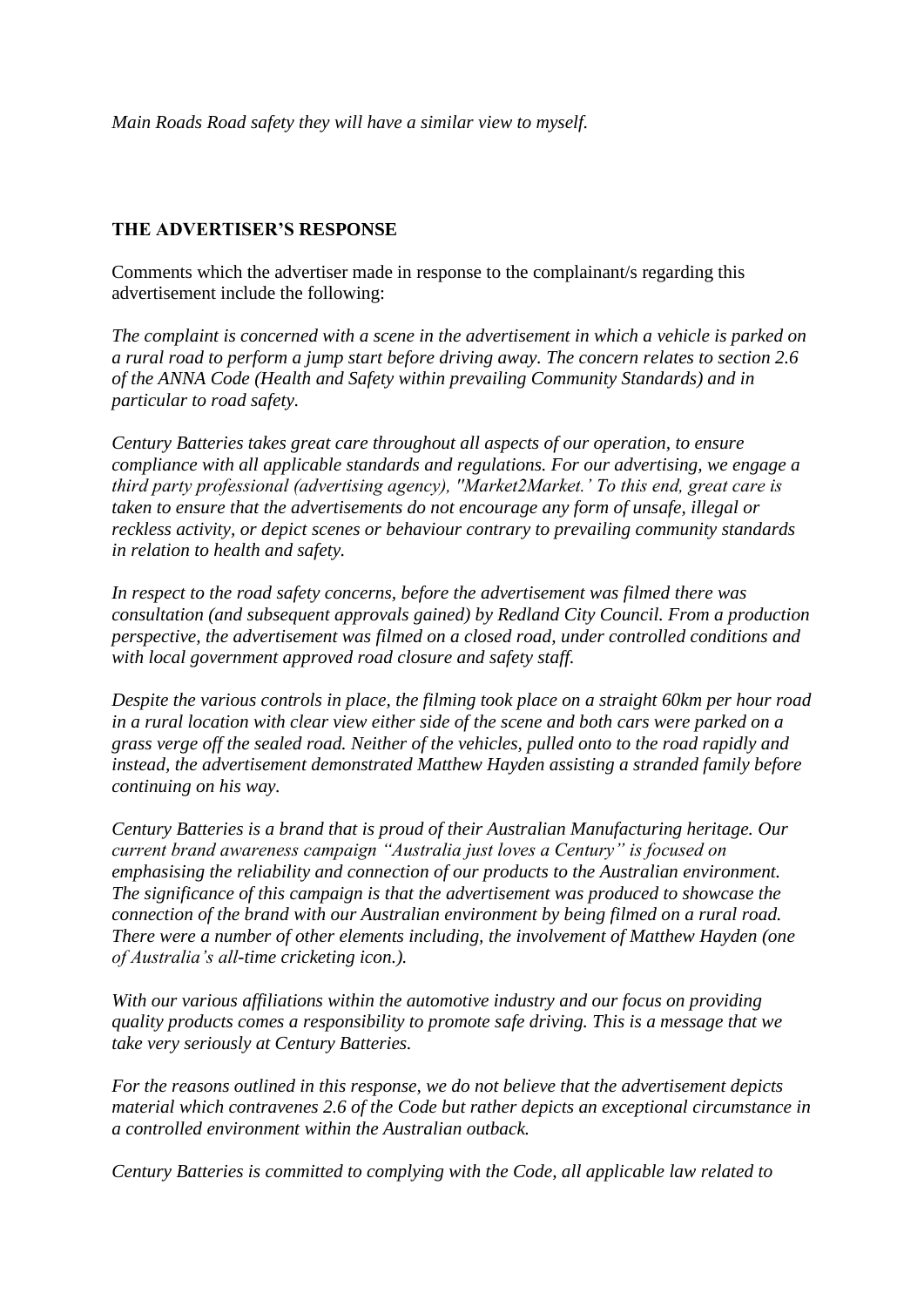*advertising as well as community standards around road safety and as a responsible company are willing to provide an undertaking to include a disclaimer 'filmed on a closed road under controlled conditions' on future screenings of the advertisement to highlight that the advertisement had been filmed in a safe and controlled environment.*

## **THE DETERMINATION**

The Advertising Standards Board ("Board") considered whether this advertisement breaches Section 2 of the Advertiser Code of Ethics (the "Code").

The Board noted the complainant's concerns that the advertisement depicts unsafe behaviour with the 4WD parked on the incorrect side of the road which is dangerous and unsafe.

The Board viewed the advertisement and noted the advertiser's response.

The Board considered Section 2.6 of the Code. Section 2.6 of the Code states: "Advertising or Marketing Communications shall not depict material contrary to Prevailing Community Standards on health and safety".

The Board noted this television advertisement depicts a stranded family standing together outside of their vehicle as a man (Matthew Hayden) assists them by jump starting the car battery. The vehicles are parked on a grass verge off the sealed road. The next scene shows two men stranded in a boat as the same man assists them to get their battery going again. The final scene shows My Hayden assisting a group at a camp site to get the battery going so they can watch television.

The Board noted the scenes that are identified as being unsafe are the car and boat scene.

The Board noted the advertiser's response that "in respect to the road safety concerns raised, the advertisement was filmed in consultation (and after approvals gained) by Redland City Council. The advertisement was filmed on a closed road, under controlled conditions."

The Board noted firstly the road side scene. The Board noted that the road was clearly a rural road and there was no visible additional traffic. The Board noted that Mr Hayden arrives at the scene to assist with a flat battery and he uses jump leads to start the other car. The Board acknowledged that the most practical position of a vehicle in order to perform this function is to be parked "nose to nose." The Board noted that the vehicles were pulled over on to the side of the road on the grass verge and there was no part of the vehicles still on the road.

The Board noted the complainant's concern about the possible illegal parking and potential for a collision when pulling away from the side of the road due to lack of visibility for the driver of the assisting vehicle.

The Board noted that in relation to the conditions, ie: the rural stretch of road, the placement of the vehicles is appropriate for the action being carried out and considered that the vehicles are positioned safely. The Board acknowledged that driving away from the incorrect side of